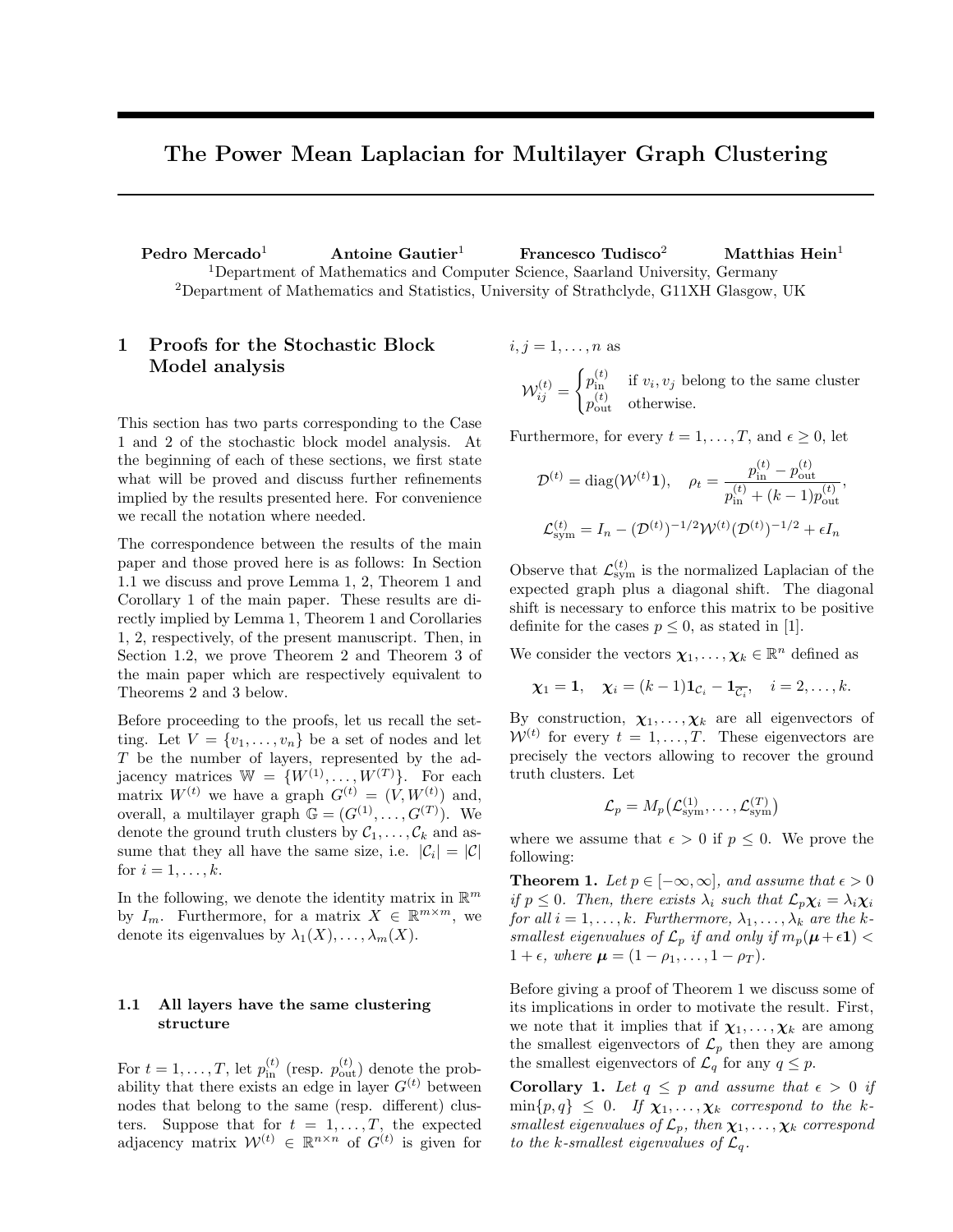*Proof.* If  $\lambda_1, \ldots, \lambda_k$  are among the k-smallest eigenvalues of  $\mathcal{L}_p$ , then by Theorem 1, we have  $m_p(\mu + \epsilon 1)$  <  $1 + \epsilon$ . As  $m_q(\mu + \epsilon \mathbf{1}) \leq m_p(\mu + \epsilon \mathbf{1})$ , Theorem 1 concludes the proof. □

The next corollary deals with the extreme cases where  $p = \pm \infty$ . In particular, it implies that whenever at least one layer  $G^{(t)}$  is informative then the eigenvectors of  $\mathcal{L}_{-\infty}$  allow to recover the clusters. This contrasts with  $p = \infty$  where the clusters can be recovered from the eigenvectors of  $\mathcal{L}_{\infty}$  if and only if all layers are informative.

Corollary 2. Let  $p \in [-\infty, \infty]$  and  $\epsilon > 0$  if  $p \leq 0$ .

- 1. If  $p = \infty$ , then  $\chi_1, \ldots, \chi_k$  correspond to the ksmallest eigenvalues of  $\mathcal{L}_{\infty}$  if and only if all layers are informative, i.e.  $p_{\text{in}}^{(t)} > p_{\text{out}}^{(t)}$  holds for all  $t \in \{1, \ldots, T\}.$
- 2. If  $p = -\infty$ , then  $\chi_1, \ldots, \chi_k$  correspond to the ksmallest eigenvalues of  $\mathcal{L}_{-\infty}$  if and only if there is at least one informative layer, i.e. there exists a  $t \in \{1, ..., T\}$  such that  $p_{\text{in}}^{(t)} > p_{\text{out}}^{(t)}$ .

*Proof.* Recall that  $\lim_{p\to\infty} m_p(\mathbf{v}) = \max_{i=1,\dots,m} v_i$ and  $\lim_{p\to-\infty} m_p(\mathbf{v}) = \min_{i=1,\dots,m} v_i$  for any  $\mathbf{v} \in \mathbb{R}^m$ with nonnegative entries. Hence, we have  $m_{\pm\infty}(\mu +$  $\epsilon(1) = m_{\pm\infty}(\mu) + \epsilon$  and thus the condition  $m_p(\mu+\epsilon)$  $1 + \epsilon$  of Theorem 1 reduces to  $m_{\pm\infty}(\mu) < 1$  for  $p =$  $\pm\infty$ . Furthermore, note that we have  $\mu_t = 1 - \rho_t < 1$ if and only if  $p_{\text{in}}^{(t)} > p_{\text{out}}^{(t)}$ . To conclude, note that  $m_{\infty}(\mu) = \max_{t=1,\dots,T} \mu_t < 1$  if and only if  $\mu_t < 1$ for all  $t = 1, ..., T$  and  $m_{-\infty}(\mu) = \min_{t=1,...,T} \mu_t < 1$ if and only if there exists  $t \in \{1, \ldots, T\}$  such that  $\mu_t < 1$ .  $\Box$ 

For the proof of Theorem 1, we give an explicit formula for eigenvalues of  $\mathcal{L}_p$  in terms of the eigenvalues of  $\mathcal{L}^{(1)}_{sym}, \ldots, \mathcal{L}^{(T)}_{sym}$ . Then, we discuss the ordering of these eigenvalues. Furthermore, we show that  $\chi_i$  are all eigenvectors of  $\mathcal{L}_p$  and compute their corresponding eigenvalues.

By construction, there are k eigenvectors  $\chi_i$  of  $\mathcal{W}^{(t)}$ corresponding to a possibly nonzero eigenvalue  $\lambda_i^{(t)}$ . These are given by

$$
\chi_1 = 1, \qquad \lambda_1^{(t)} = |\mathcal{C}| (p_{\text{in}}^{(t)} + (k-1)p_{\text{out}}^{(t)}),
$$
  

$$
\chi_i = (k-1) \mathbf{1}_{\mathcal{C}_i} - \mathbf{1}_{\overline{\mathcal{C}_i}}, \quad \lambda_i^{(t)} = |\mathcal{C}| (p_{\text{in}}^{(t)} - p_{\text{out}}^{(t)})
$$

for  $i = 2, \ldots, k$ . It follows that  $\chi_1, \ldots, \chi_k$  are eigenvectors of  $\mathcal{L}^{(t)}_{sym}$  with eigenvalues  $\lambda_i(\mathcal{L}^{(t)}_{sym})$ . Furthermore, we have

$$
\lambda_1(\mathcal{L}_{sym}^{(t)}) = \epsilon, \quad \lambda_i(\mathcal{L}_{sym}^{(t)}) = 1 - \rho_t + \epsilon, \quad i = 2, ..., k,
$$
  

$$
\lambda_j(\mathcal{L}_{sym}^{(t)}) = 1 + \epsilon, \quad j = k + 1, ..., n
$$
 (1)

Let

$$
\mathcal{L}_p = M_p\big(\mathcal{L}_{\text{sym}}^{(1)}, \dots, \mathcal{L}_{\text{sym}}^{(T)}\big).
$$

The following lemma will be helpful to show that  $\chi_1, \ldots, \chi_k$  are all eigenvectors  $\mathcal{L}_p$  and gives a formula for their corresponding eigenvalue.

**Lemma 1.** Let  $A_1, \ldots, A_T \in \mathbb{R}^{n \times n}$  be symmetric positive semi-definite matrices and let  $p \in \mathbb{R}$ . Suppose that  $A_1, \ldots, A_T$  are positive definite if  $p \leq 0$ . If **u** is an eigenvector of  $A_i$  with corresponding eigenvalue  $\lambda_i$  for all  $i = 1, \ldots, T$ , then **u** is an eigenvector of  $M_p(A_1, \ldots, A_T)$  with eigenvalue  $m_p(\lambda_1, \ldots, \lambda_T)$ .

*Proof.* First, note that  $M = M_p(A_1, \ldots, A_T)$  is symmetric positive (semi-)definite as it is a positive sum of such matrices. In particular, M is diagonalizable and thus the eigenvectors of  $M$  and  $M<sup>p</sup>$  are the same for every p. Now, as  $A_i \mathbf{u} = \lambda_i \mathbf{u}$  for  $i = 1, \ldots, T$ , we have  $A_i^p$ **u** =  $\lambda_i^p$ **u** for all *i* and thus

$$
M_p^p(A_1, \dots, A_T)\mathbf{u} = \frac{1}{T} \sum_{i=1}^T A_i^p \mathbf{u} = \frac{1}{T} \sum_{i=1}^T \lambda_i^p \mathbf{u}
$$

$$
= m_p^p(\lambda_1, \dots, \lambda_T)\mathbf{u}.
$$

Thus, **u** is an eigenvector of  $M_p(A_1, \ldots, A_T)$  with eigenvalue  $m_p(\lambda_1, \ldots, \lambda_T)$ . П

The above lemma, allows to obtain an explicit formula for  $\mathcal{L}_p$  which fully describes its spectrum. Indeed, we have the following

**Corollary 3.** Let X and  $\Lambda^{(1)}$  be matrices such that  $\mathcal{L}^{(1)}_{sym}$  =  $X \Lambda^{(1)} X^T$ , X is orthogonal and  $\Lambda^{(1)} \;\; = \;\; \mathrm{diag}(\lambda_1(\mathcal{L}_\mathrm{sym}^{(1)}), \ldots, \lambda_n(\mathcal{L}_\mathrm{syn}^{(1)})$ Then, we have  $\mathcal{L}_p = X\Lambda X$  where  $\Lambda$  is the diagonal matrix  $\Lambda = \text{diag}(\lambda_1(\mathcal{L}_p), \ldots, \lambda_n(\mathcal{L}_p))$  with  $\lambda_i(\mathcal{L}_p) =$  $m_p(\lambda_i(\mathcal{L}_{sym}^{(1)}), \ldots, \lambda_i(\mathcal{L}_{sym}^{(T)})),$  for all  $i = 1, \ldots, n$ .

*Proof.* As  $\mathcal{L}^{(t)}_{sym}$  have the same eigenvectors for every  $t = 1, \ldots, T$ , it follows by Lemma 1 that  $\mathcal{L}_p X = X \Lambda$ and thus  $\mathcal{L}_p = X \Lambda X^\top$ .  $\Box$ 

We note that on top of providing information on the spectral properties of  $\mathcal{L}_p$ , Corollary 3 ensures the existence of  $\mathcal{L}_{\pm\infty} \in \mathbb{R}^{n \times n}$  such that  $\lim_{p \to \pm\infty} \mathcal{L}_p = \mathcal{L}_{\pm\infty}$ . Combining Lemma 1 with equation (1) we obtain the following

**Lemma 2.** The limits  $\lim_{p\to\pm\infty} \mathcal{L}_p = \mathcal{L}_{\pm\infty}$  exist. Furthermore, for  $p \in [-\infty, \infty]$ , we have  $\mathcal{L}_p \chi_i = \lambda_i \chi_i$  $with$ 

$$
\lambda_1 = \epsilon, \quad \lambda_i = m_p(\boldsymbol{\mu} + \epsilon \mathbf{1}), \quad i = 2, \dots, k
$$

where  $\mu = (1 - \rho_1, \ldots, 1 - \rho_T)$ . Furthermore, the remaining eigenvalues satisfy  $\lambda_{k+1} = \cdots = \lambda_n = 1 + \epsilon$ .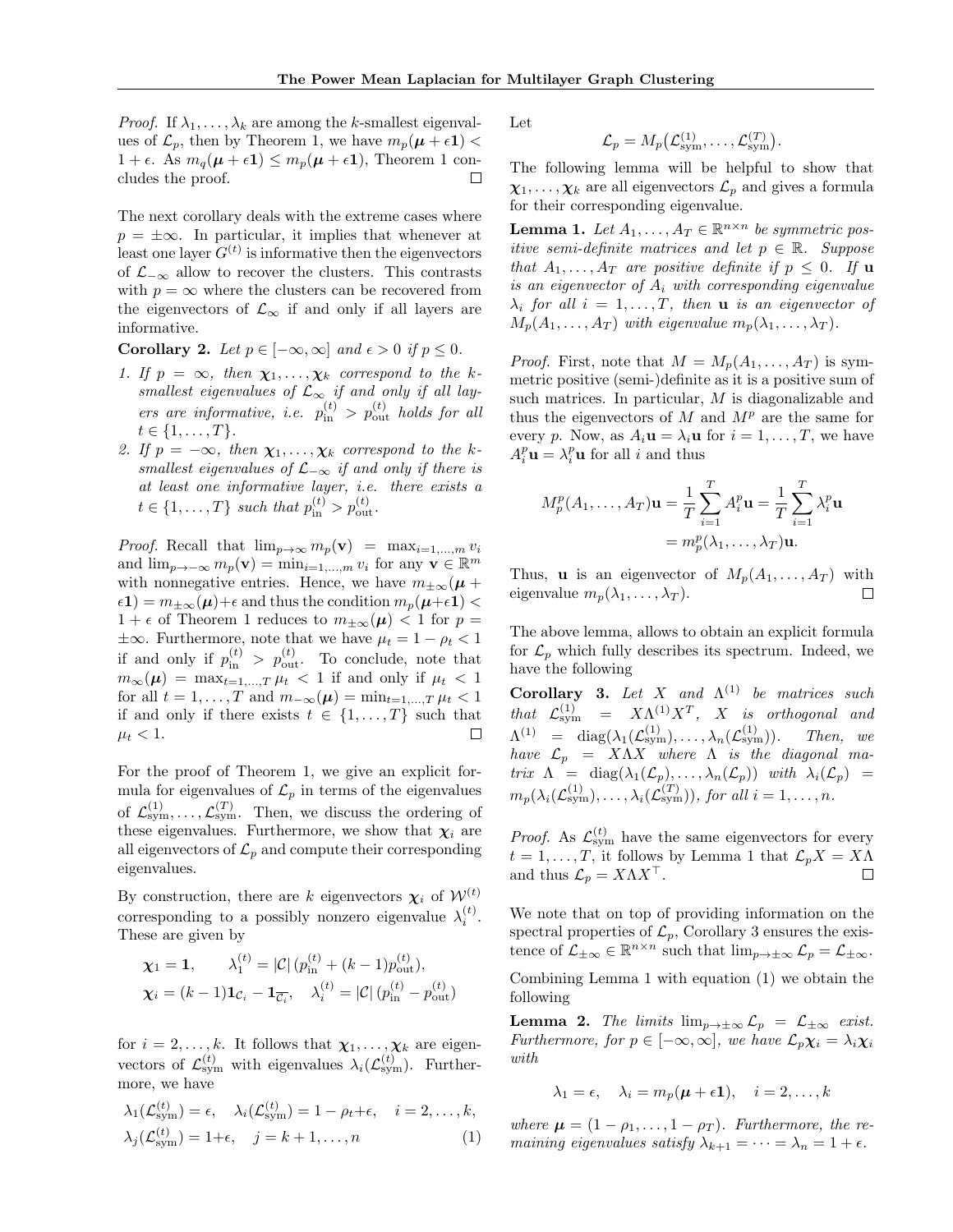$\Box$ 

Proof. With Corollary 3 and Equation (1) we directly obtain for  $i = 2, \ldots, k$  and  $j = k + 1, \ldots, n$ ,

$$
\lambda_1 = \left(\frac{1}{T} \sum_{t=1}^T \epsilon^p\right)^{1/p} = m_p(\epsilon \mathbf{1}) = \epsilon
$$
  

$$
\lambda_i = \left(\frac{1}{T} \sum_{t=1}^T (1 - \rho_t + \epsilon)^p\right)^{1/p} = m_p(\boldsymbol{\mu} + \epsilon \mathbf{1})
$$
  

$$
\lambda_j = \left(\frac{1}{T} \sum_{t=1}^T (1 + \epsilon)^p\right)^{1/p} = m_p((1 + \epsilon) \mathbf{1}) = 1 + \epsilon
$$

We are now ready to prove Theorem 1.

*Proof of Theorem 1.* Clearly,  $\lambda_1, \ldots, \lambda_k$  are among the k-smallest eigenvalues of  $\mathcal{L}_p$  if and only if  $\lambda_1$  <  $\lambda_{k+1} \leq \cdots \leq \lambda_n$  and  $\lambda_2 \leq \ldots \leq \lambda_k < \lambda_{k+1} \leq$  $\cdots \lambda_n$  where  $\lambda_1, \ldots, \lambda_n$  are all eigenvalues of  $\mathcal{L}_p$ . By Lemma 2, we have  $\lambda_1 = \epsilon$ ,  $\lambda_2 = \cdots = \lambda_k = m_p(\mu + \epsilon 1)$ and  $\lambda_{k+1} = \cdots = \lambda_n = 1 + \epsilon$ . Clearly  $\lambda_1 = \epsilon < 1 + \epsilon =$  $\lambda_k \leq \cdots \leq \lambda_n$ , thus, the first condition holds. Hence,  $\lambda_1, \ldots, \lambda_k$  correspond to the k-smallest eigenvalues of  $\mathcal{L}_p$  if and only if  $m_p(\mu + \epsilon \mathbf{1}) < 1 + \epsilon$  which concludes the proof. □

#### 1.2 No layer contains full information of the Graph

In this setting, we fix the number k of cluster to  $k = 3$ .

For convenience, we slightly overload the notation for the remaining of this section: we denote by  $n$  the size of each cluster  $C_1, \ldots, C_k$ , i.e.  $|\mathcal{C}_i| = |\mathcal{C}| = n$  for  $i =$  $1, \ldots, k$ . Thus, the size of the graph is expressed in terms of the number and size of clusters, i.e.  $|V| = nk$ .

Furthermore, we suppose that for  $t = 1, 2, 3$ , the expected adjacency matrix  $\mathcal{W}^{(t)} \in \mathbb{R}^{3n \times 3n}$  of  $G^{(t)}$ , are given, for all  $i, j = 1, \ldots, 3n$ , as

$$
\mathcal{W}_{ij}^{(t)} = \begin{cases} p_{in} & \text{if } v_i, v_j \in \mathcal{C}_t \text{ or } v_i, v_j \in \overline{\mathcal{C}_t} \\ p_{out} & \text{otherwise,} \end{cases}
$$

where  $0 < p_{out} \leq p_{in} \leq 1$ . For  $t = 1, 2, 3$  and  $\epsilon \geq 0$ , let  $\mathcal{D}^{(t)} = \text{diag}(\mathcal{W}^{(t)}\mathbf{1}),$ 

$$
\mathcal{L}_{sym}^{(t)} = I - (\mathcal{D}^{(t)})^{-1/2} \mathcal{W}^{(t)} (\mathcal{D}^{(t)})^{-1/2} + \epsilon I,
$$

and for a nonzero integer p let

$$
\mathcal{L}_p = M_p(\mathcal{L}_{\text{sym}}^{(1)}, \mathcal{L}_{\text{sym}}^{(2)}, \mathcal{L}_{\text{sym}}^{(3)}),
$$

where we assume that  $\epsilon > 0$  if  $p < 0$ . Consider further  $\chi_1, \chi_2, \chi_3 \in \mathbb{R}^{3n}$  the vectors defined as

$$
\chi_1=\mathbf{1},\quad \chi_2=\mathbf{1}_{\mathcal{C}_1}-\mathbf{1}_{\mathcal{C}_2},\quad \chi_3=\mathbf{1}_{\mathcal{C}_1}-\mathbf{1}_{\mathcal{C}_3}.
$$

In opposition to the previous model, it turns out that  $\mathcal{L}^{(1)}_{sym}, \mathcal{L}^{(2)}_{sym}$  and  $\mathcal{L}^{(3)}_{sym}$  do not commute and thus do not share the same eigenvectors. Hence, we can not derive an explicit expression for  $\mathcal{L}_p$  as in Corollary 3. In particular this implies that we need to use different mathematical tools in order to study the eigenpairs of  $\mathcal{L}_p$ .

The first main result of this section, presented in Theorem 2, shows that, in general, the ground truth clusters can not be reconstructed from the 3 smallest eigenvectors of  $\mathcal{L}^{(t)}_{sym}$  for any  $t = 1, 2, 3$ .

**Theorem 2.** If  $1 \ge p_{\text{in}} > p_{\text{out}} > 0$ , then for any  $t = 1, 2, 3$ , there exist scalars  $\alpha > 0$  and  $\beta > 0$  such that the eigenvectors of  $\mathcal{L}^{(t)}_{\text{sym}}$  corresponding to the two smallest eigenvalues are

$$
\mathbf{x}_1 = \alpha \mathbf{1}_{\mathcal{C}_t} + \mathbf{1}_{\overline{\mathcal{C}_t}} \quad and \quad \mathbf{x}_2 = -\beta \mathbf{1}_{\mathcal{C}_t} + \mathbf{1}_{\overline{\mathcal{C}_t}}
$$

whereas any vector orthogonal to both  $\varkappa_1$  and  $\varkappa_2$  is an eigenvector for the third smallest eigenvalue.

In fact, we prove even more by giving a full description of the eigenvectors of  $\mathcal{L}^{(t)}_{sym}$  as well as the ordering of their corresponding eigenvalues. These results can be found in Lemma 12 below.

Our second main result is the following Theorem 3. It shows that the ground truth clusters can always be recovered from the three smallest eigenvectors of  $\mathcal{L}_n$ .

**Theorem 3.** Let  $p$  be any nonzero integer and assume that  $\epsilon > 0$  if  $p < 0$ . Furthermore, suppose that  $0 <$  $p_{out} < p_{in} \leq 1$ . Then, there exists  $\lambda_i$  such that  $\mathcal{L}_p \chi_i =$  $\lambda_i \chi_i$  for  $i = 1, 2, 3$  and  $\lambda_1, \lambda_2, \lambda_3$  are the three smallest eigenvalues of  $\mathcal{L}_p$ .

Again, we actually prove more than just Theorem 3. In fact, a full description of the eigenvectors of  $\mathcal{L}_p$  and of the ordering of their corresponding eigenvalues is given in Lemma 18 below.

For the proof of Theorems 2 and 3, and the corresponding additional results, we proceed as follows. First we assume that  $n = |\mathcal{C}_i| = 1$  and prove our claims. Then, we generalize these results to the case  $n > 1$ . For the sake of clarity, as we will need to refer to the case  $n = 1$ for the proofs of the case  $n > 1$ , we put a tilde on the matrices in  $\mathbb{R}^{3\times 3}$ .

The case  $n = 1$ :

Suppose that  $n = 1$ , then  $\tilde{\mathcal{L}}_{sym} = \mathcal{L}_{sym}^{(1)}$  is given by

$$
\tilde{\mathcal{L}}_{sym} = \tau I_3 - \tilde{\mathcal{D}}^{-1/2} \tilde{\mathcal{W}} \tilde{\mathcal{D}}^{-1/2} = \tau I_3 - \tilde{\mathcal{M}},
$$

where  $\tau = 1 + \epsilon$ ,  $\tilde{\mathcal{W}} = \mathcal{W}^{(1)}$ ,  $\tilde{\mathcal{D}} = \text{diag}(\tilde{\mathcal{W}} \mathbf{1})$ ,

$$
\tilde{\mathcal{D}} = \begin{pmatrix} \alpha & 0 & 0 \\ 0 & \beta & 0 \\ 0 & 0 & \beta \end{pmatrix}, \qquad \tilde{\mathcal{M}} = \begin{pmatrix} a & b & b \\ b & c & c \\ b & c & c \end{pmatrix}, \qquad (2)
$$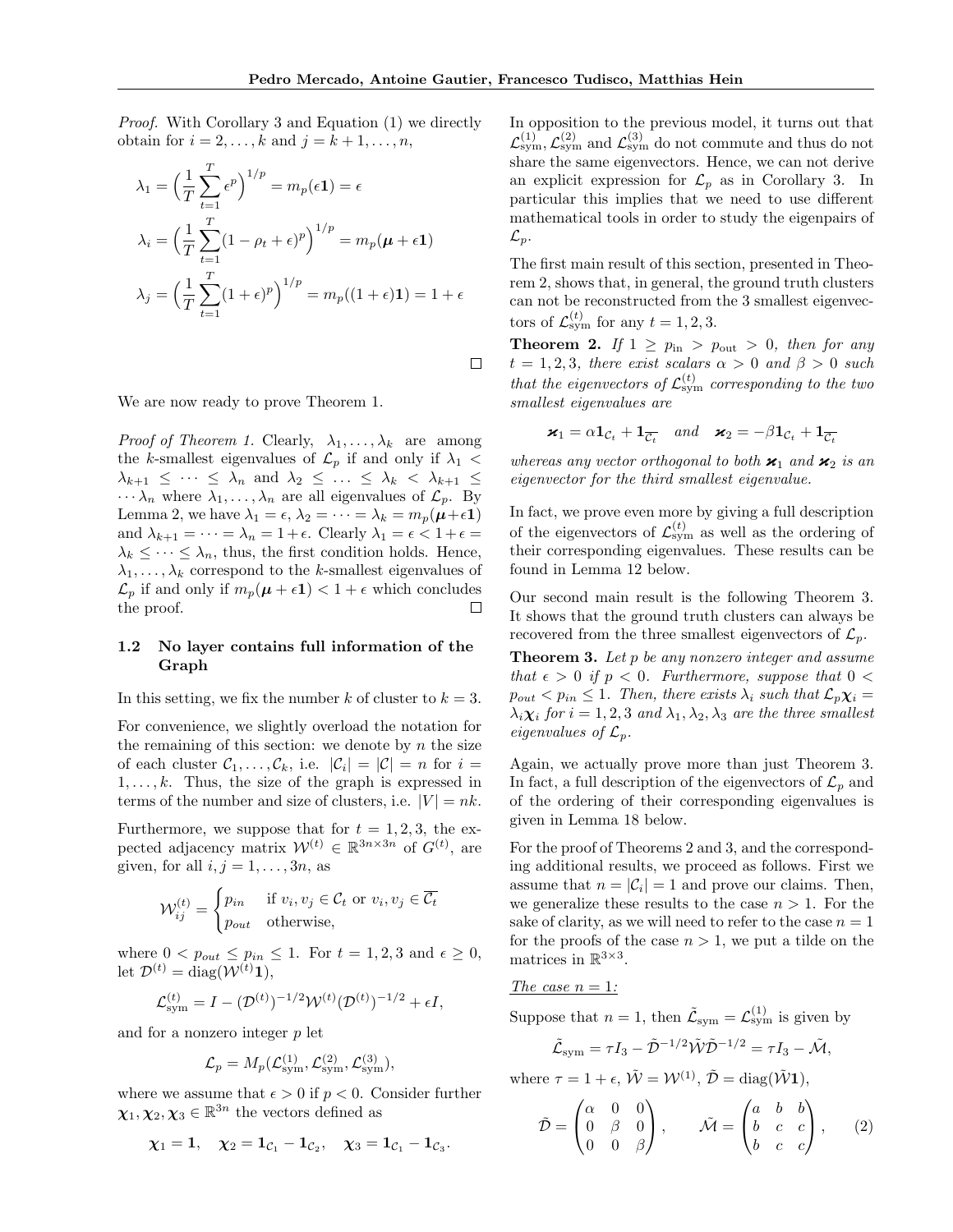and  $\alpha$ ,  $\beta$ ,  $a$ ,  $b$ ,  $c > 0$  are given by

$$
\alpha = p_{in} + 2p_{out}, \qquad \beta = 2p_{in} + p_{out},
$$
  

$$
a = \frac{p_{in}}{\alpha}, \qquad b = \frac{p_{out}}{\sqrt{\alpha \beta}}, \qquad c = \frac{p_{in}}{\beta}.
$$

Moreover, note that for any  $(\lambda, \mathbf{v}) \in \mathbb{R} \times \mathbb{R}^3$  we have

$$
\tilde{\mathcal{M}}\mathbf{v} = \lambda \mathbf{v} \qquad \Longleftrightarrow \qquad \tilde{\mathcal{L}}_{\text{sym}}\mathbf{v} = (\tau - \lambda)\mathbf{v}. \tag{3}
$$

This implies that we can study the spectrum of  $\mathcal M$  in order to obtain the spectrum of  $\tilde{\mathcal{L}}_{sym}$ . We have the following lemma:

**Lemma 3.** Suppose that  $p_{out} > 0$  and let  $\Delta > 0$  be defined as  $\Delta = \sqrt{(a-2c)^2 + 8b^2}$ . Then the eigenvalues of  $\tilde{\mathcal{M}}$  are

$$
\tilde{\lambda}_1 = 0,
$$
  $\tilde{\lambda}_2 = \frac{a + 2c - \Delta}{2},$   $\tilde{\lambda}_3 = 1,$ 

and it holds  $\tilde{\lambda}_1 < \tilde{\lambda}_2 < \tilde{\lambda}_3$ . Furthermore, the corresponding eigenvectors are given by

$$
\mathbf{u}_1 = (0, -1, 1)^\top, \qquad \mathbf{u}_2 = \left(\frac{a - 2c - \Delta}{2b}, 1, 1\right)^\top, \mathbf{u}_3 = \left(\sqrt{\alpha}, \sqrt{\beta}, \sqrt{\beta}\right)^\top,
$$

and it holds  $\frac{a-2c-\Delta}{2b} < 0$ .

*Proof.* The equality  $\tilde{\mathcal{M}}\mathbf{u}_1 = 0$  follows from a direct computation. Furthermore, note that  $\mathbf{u}_3 = \tilde{\mathcal{D}}^{1/2} \mathbf{1}$  and so

$$
\tilde{\mathcal{M}}\mathbf{u}_3 = \tilde{\mathcal{D}}^{-1/2}\tilde{\mathcal{W}}\tilde{\mathcal{D}}^{-1/2}\mathcal{D}^{1/2}\mathbf{1} = \tilde{\mathcal{D}}^{-1/2}\tilde{\mathcal{W}}\mathbf{1} = \mathbf{u}_3
$$

implying  $\mathcal{\tilde{M}}\mathbf{u}_3 = \mathbf{u}_3$ . Now, let  $s_{\pm} = \frac{a - 2c \pm \Delta}{2b}$ . Then  $s_{+}$  and  $s_{-}$  are the solutions of the quadratic equation  $bs^2 + (2c - a)s - 2b = 0$  which can be rearranged as  $as + 2b = (bs + 2c)s$ . The latter equation is equivalent to

$$
\begin{cases} as + 2b = \lambda s \\ bs + 2c = \lambda \end{cases} \iff \tilde{\mathcal{M}} \begin{pmatrix} s \\ 1 \\ 1 \end{pmatrix} = \lambda \begin{pmatrix} s \\ 1 \\ 1 \end{pmatrix}.
$$

Hence,  $\mathbf{u}_{\pm} = (s_{\pm}, 1, 1)$  are both eigenvectors of M corresponding to the eigenvalues

$$
\lambda_{\pm} = b s_{\pm} + 2c = \frac{a - 2c \pm \Delta}{2} + 2c = \frac{a + 2c \pm \Delta}{2}.
$$

Note in particular that we have  $\mathbf{u}_2 = \mathbf{u}_-$  and  $\tilde{\lambda}_2 = \lambda_-$ . This concludes the proof that  $(\lambda_i, \mathbf{u}_i)$  are eigenpairs of  $\tilde{\mathcal{M}}$  for  $i = 1, 2, 3$ . We now show that  $\tilde{\lambda}_1 \leq \tilde{\lambda}_2 < \tilde{\lambda}_3$ and  $(a - 2c - \Delta)/2b < 0$ .

As  $\Delta > 0$ , we have  $\lambda_{-} < \lambda_{+}$ . We prove  $\lambda_{-} > 0$ . As  $p_{in} > p_{out}$  by assumption, the definition of  $a, b, c > 0$ implies that

$$
b^{2} = \frac{p_{out}^{2}}{(2p_{in} + p_{out})(p_{in} + 2p_{out})}
$$

$$
< \frac{p_{in}^{2}}{(2p_{in} + p_{out})(p_{in} + 2p_{out})} = ac.
$$

And from  $ac > b^2$  it follows that  $a^2 + 4ac + 4c^2 >$  $a^2 - 4ac + 4c^2 + 8b^2$  which implies that  $(a+2c)^2 > (a (2c)^2 + 8b^2 = \Delta^2$ . Hence,  $a+2c-\Delta > 0$  and thus  $\lambda > 0$ . Thus we have  $0 < \lambda_{-} < \lambda_{+}$ . Now, as  $\tilde{\mathcal{M}}$  has strictly positive entries, the Perron-Frobenius theorem (see for instance Theorem 1.1 in [3]) implies that  $\mathcal M$  has a unique nonnegative eigenvector u. Furthermore, u has positive entries and its corresponding eigenvalue is the spectral radius of  $\tilde{\mathcal{M}}$ . As  $\mathbf{u}_3 = \tilde{\mathcal{D}}^{1/2} \mathbf{1}$  has positive entries and is an eigenvector of  $\tilde{\mathcal{M}}$ , we have  $\mathbf{u} = \mathbf{u}_3$ . It follows that  $\rho(\tilde{\mathcal{M}}) = \lambda_+ = \tilde{\lambda}_3$ . Furthermore,  $\mathbf{u}_2$ must have a strictly negative entry and thus it holds  $s_{-}<0.$ П

Combining the results of Lemma 3 and Equation (3) we directly obtain the following corollary which fully describes the eigenvectors of  $\tilde{\mathcal{L}}_{\mathrm{sym}}$  as well as the ordering of the corresponding eigenvalues:

Corollary 4. There exists  $\lambda \in (0,1)$  and  $s_-\leq$  $0 \leq s_+ \leq 1$  such that  $(\tau - 1, (s_+, 1, 1)^\top), (\tau (\tilde{\lambda}, (s_-, 1, 1)^{\top}), (\tau, (0, -1, 1)^{\top})$  are the eigenpairs of  $\mathcal{\tilde L}_\mathrm{sym}.$ 

Proof. The only thing which is not directly implied by Lemma 3 and Equation (3) is that  $s_{+} < 1$ . But this follows again from Lemma 3. Indeed, as  $(s_+, 1, 1)$  and follows again from Lemma 5. malled, as  $(s_+, 1, 1)$ <br> $(\sqrt{\alpha}, \sqrt{\beta}, \sqrt{\beta})$  must span the same line, we have

$$
s_{+} = \sqrt{\frac{\alpha}{\beta}} = \sqrt{\frac{p_{in} + 2p_{out}}{2p_{in} + p_{out}}}.
$$
  

$$
s_{+} < p_{in}, \text{ we get } 0 < s_{+} < 1.
$$

As  $p_{out} < p_{in}$ , we get  $0 < s_{+} < 1$ .

Now, we study the spectral properties of  $\tilde{\mathcal{L}}_p = \mathcal{L}_p \in$  $\mathbb{R}^{3\times3}$ . To this end, for  $t = 1, 2, 3$  let  $\mathcal{\tilde{W}}^{(t)}$  =  $W^{(t)}, \tilde{\mathcal{L}}_{\text{sym}}^{(t)} = \mathcal{L}_{\text{sym}}^{(t)} \in \mathbb{R}^{3 \times 3}$ . Furthermore, consider the permutation matrices  $\tilde{P}_1, \tilde{P}_2, \tilde{P}_3 \in \mathbb{R}^{3 \times 3}$  defined as

$$
\tilde{P}_1 = I_3, \quad \tilde{P}_2 = \begin{pmatrix} 0 & 0 & 1 \\ 0 & 1 & 0 \\ 1 & 0 & 0 \end{pmatrix}, \quad \tilde{P}_3 = \begin{pmatrix} 0 & 1 & 0 \\ 1 & 0 & 0 \\ 0 & 0 & 1 \end{pmatrix}.
$$

Then, we have  $\tilde{\mathcal{W}}^{(t)} = \tilde{P}_t \tilde{\mathcal{W}} \tilde{P}_t$  for  $t = 1, 2, 3$ . The following lemma relates  $\tilde{\mathcal{L}}_{\text{sym}}^{(t)}$  and  $\tilde{\mathcal{L}}_{\text{sym}}$ .

**Lemma 4.** For  $t = 1, 2, 3$ , we have  $\tilde{P}_t = \tilde{P}_t^{-1} = \tilde{P}_t^{-1}$ and  $\tilde{\mathcal{L}}_{sym}^{(t)} = \tilde{P}_t \tilde{\mathcal{L}}_{sym} \tilde{P}_t$ .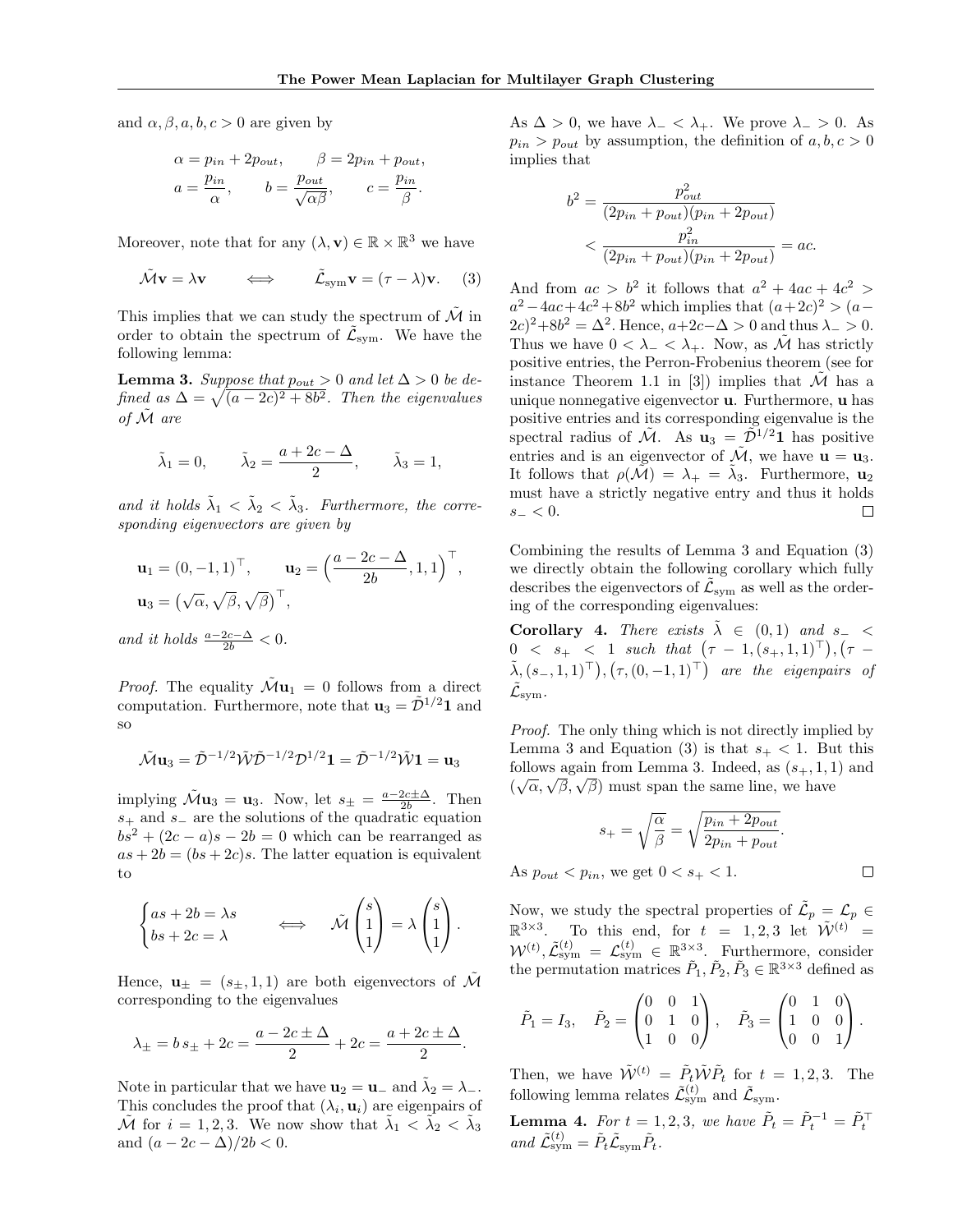$\Box$ 

*Proof.* The identity  $\tilde{P}_t = \tilde{P}_t^{-1} = \tilde{P}_t^{\top}$  follows by a direct computation. Now, as  $\tilde{P}_t \mathbf{1} = \mathbf{1}$ , we have  $\tilde{P}_t \tilde{W} \tilde{P}_t \mathbf{1} = \tilde{P}_t \tilde{W} \mathbf{1}$ . Assuming the exponents on the vector in the following expressions are taken component wise, we have  $\text{diag}(\tilde{\mathcal{W}} \mathbf{1})^{-1/2} = \text{diag}((\tilde{\mathcal{W}} \mathbf{1})^{-1/2})$ and thus

diag
$$
(\tilde{P}_t \tilde{W} \tilde{P}_t \mathbf{1})^{-1/2}
$$
 = diag $((\tilde{P}_t \tilde{W} \tilde{P}_t \mathbf{1})^{-1/2})$   
= diag $(\tilde{P}_t (\tilde{W} \mathbf{1})^{-1/2})$  =  $\tilde{P}_t$ diag $((\tilde{W} \mathbf{1})^{-1/2}) \tilde{P}_t$   
=  $\tilde{P}_t$ diag $(\tilde{W} \mathbf{1})^{-1/2} \tilde{P}_t$  =  $\tilde{P}_t \tilde{D}^{-1/2} \tilde{P}_t$ .

It follows that

$$
\begin{split} \tilde{\mathcal{L}}_{\text{sym}}^{(t)} &= \tau \tilde{P}_t \tilde{P}_t - \tilde{P}_t \tilde{\mathcal{D}}^{-1/2} \tilde{P}_t \tilde{P}_t \tilde{\mathcal{W}} \tilde{P}_t \tilde{P}_t \tilde{\mathcal{D}}^{-1/2} \tilde{P}_t \\ &= \tilde{P}_t \tilde{\mathcal{L}}_{\text{sym}} \tilde{P}_t, \end{split}
$$

which concludes our proof.

Combining Corollary 4 with Lemma 4, we directly obtain the following

Corollary 5. There exists  $\lambda \in (0,1)$  and  $s_-\leq$  $0 \quad < \quad s_+ \quad such \quad that \quad (\tau \; - \; 1, \tilde{P}_t(s_+,1,1)^\top) \, , (\tau \; - \;$  $\lambda, \tilde{P}_t(s_-, 1, 1)^\top$ ,  $(\tau, \tilde{P}_t(0, -1, 1)^\top)$  are the eigenpairs of  $\tilde{\mathcal{L}}_{sym}^{(t)}$  for  $t = 1, 2, 3$ .

A similar argument as in the proof of Lemma 1 implies that the eigenvectors of  $\tilde{\mathcal{L}}_p$  coincide with those of the matrix  $\mathsf{L}_p \in \mathbb{R}^{3 \times 3}$  defined as

$$
\widetilde{\mathsf{L}}_p = (\widetilde{\mathcal{L}}_{sym}^{(1)})^p + (\widetilde{\mathcal{L}}_{sym}^{(2)})^p + (\widetilde{\mathcal{L}}_{sym}^{(3)})^p = 3\widetilde{\mathcal{L}}_p^p.
$$

We study the spectral properties of  $\tilde{\mathsf{L}}_p$ . To this end, we consider the following subspaces of matrices:

$$
\mathcal{U}_3 = \Big\{ \begin{pmatrix} s_1 & s_2 & s_2 \\ s_3 & s_5 & s_4 \\ s_3 & s_4 & s_5 \end{pmatrix} \; \Big| \; s_1, \ldots, s_5 \in \mathbb{R} \Big\},
$$
  

$$
\mathcal{Z}_3 = \Big\{ \begin{pmatrix} t_1 & t_2 & t_2 \\ t_2 & t_1 & t_2 \\ t_2 & t_2 & t_1 \end{pmatrix} \; \Big| \; t_1, t_2 \in \mathbb{R} \Big\}.
$$

We prove that for every p, it holds  $(\tilde{\mathcal{L}}_{sym}^{(1)})^p \in \mathcal{U}_3$  and  $\tilde{\mathsf{L}}_p \in \mathcal{Z}_3$ . We need the following lemma:

Lemma 5. The following holds:

- 1. For all  $\tilde{A}, \tilde{B} \in \mathcal{U}_3$  we have  $\tilde{A}\tilde{B} \in \mathcal{U}_3$ .
- 2. If  $\tilde{A} \in \mathcal{U}_3$  and  $\det(\tilde{A}) \neq 0$ , then  $\tilde{A}^{-1} \in \mathcal{U}_3$ .

$$
\mathcal{Z}_3 = \tilde{P}_1 \mathcal{U}_3 \tilde{P}_1 + \tilde{P}_2 \mathcal{U}_3 \tilde{P}_2 + \tilde{P}_3 \mathcal{U}_3 \tilde{P}_3.
$$

*Proof.* Let  $\tilde{A} \in \mathcal{U}_3, \tilde{C} \in \mathcal{Z}_3$  be respectively defined as

$$
\tilde{A} = \begin{pmatrix} s_1 & s_2 & s_2 \\ s_3 & s_5 & s_4 \\ s_3 & s_4 & s_5 \end{pmatrix}, \quad \tilde{C} = \begin{pmatrix} t_1 & t_2 & t_2 \\ t_2 & t_1 & t_2 \\ t_2 & t_2 & t_1 \end{pmatrix}
$$

- 1. Follows from a direct computation.
- 2. If  $\det(\tilde{A}) \neq 0$ , then  $\tilde{A}$  is invertible and

$$
\det(\tilde{A})\tilde{A}^{-1} =
$$
\n
$$
\begin{pmatrix}\ns_5^2 - s_4^2 & s_2(s_4 - s_5) & s_2(s_4 - s_5) \\
s_3(s_4 - s_5) & s_1s_5 - s_2s_3 & s_2s_3 - s_1s_4 \\
s_3(s_4 - s_5) & s_2s_3 - s_1s_4 & s_1s_5 - s_2s_3\n\end{pmatrix}.
$$

It follows that  $\tilde{A}^{-1} \in \mathcal{U}_3$ .

3. We have

$$
\sum_{i=1}^{3} \tilde{P}_{i} \tilde{A} \tilde{P}_{i} =
$$
\n
$$
\begin{pmatrix}\ns_1 + 2s_5 & s_2 + s_3 + s_4 & s_2 + s_3 + s_4 \\
s_2 + s_3 + s_4 & s_1 + 2s_5 & s_2 + s_3 + s_4 \\
s_2 + s_3 + s_4 & s_2 + s_3 + s_4 & s_1 + 2s_5\n\end{pmatrix}
$$
\n(4)

and conversely, there clearly exists  $s_1, \ldots, s_4$  such that  $s_1 + 2s_5 = t_1$  and  $s_2 + s_3 + s_4 = t_2$ , so we have  $\sum_{i=1}^{3} \tilde{P}_i \tilde{A} \tilde{P}_i = \tilde{C}$  implying the reverse inclusion.  $\Box$ 

Now, we show that  $\tilde{\mathsf{L}}_p \in \mathcal{Z}_3$  for all nonzero integer p. **Lemma 6.** For every integer  $p \neq 0$  we have  $\tilde{\mathsf{L}}_p \in \mathcal{Z}_3$ .

*Proof.* From (2), we know that  $\tilde{\mathcal{L}}_{sym}^{(1)} \in \mathcal{U}_3$ . By point 2 in Lemma 5, this implies that  $(\tilde{\mathcal{L}}_{sym}^{(1)})^{sign(p)} \in \mathcal{U}_3$ . Now point 1 of Lemma 5 implies that  $(\tilde{\mathcal{L}}_{sym}^{(1)})^p =$  $((\tilde{\mathcal{L}}_{sym}^{(1)})^{sign(p)})^{|p|} \in \mathcal{U}_3$ . Finally, by Lemma 4 and point 3 in Lemma 5, we have

$$
\tilde{\mathsf{L}}_p = \sum_{t=1}^3 (\tilde{\mathcal{L}}_{\text{sym}}^{(t)})^p = \sum_{t=1}^3 \tilde{P}_t (\tilde{\mathcal{L}}_{\text{sym}}^{(1)})^p \tilde{P}_t \in \mathcal{Z}_3,
$$

 $\Box$ 

 $\Box$ 

which concludes the proof.

Matrices in  $\mathcal{Z}_3$  have the interesting property that they have a simple spectrum and they all share the same eigenvectors. Indeed we have the following:

**Lemma 7.** Let  $\tilde{C} \in \mathcal{Z}_3$  and  $t_1, t_2$  be such that  $\tilde{C} =$  $(t_1-t_2)I_3+t_2\tilde{E}$  where  $\tilde{E} \in \mathbb{R}^{3 \times 3}$  is the matrix of all ones. Then the eigenpairs of  $\tilde{C}$  are given by:

$$
(t_1 - t_2, (-1, 0, 1)^{\top}), (t_1 - t_2, (-1, 1, 0)^{\top}),
$$
  
 $(t_1 + 2t_2, (1, 1, 1)^{\top}).$ 

Proof. Follows from a direct computation.

So, the last thing we need to discuss is the order of the eigenvalues of  $\tilde{\mathsf{L}}_p$ . To this end, we study the sign pattern of the powers of this matrix.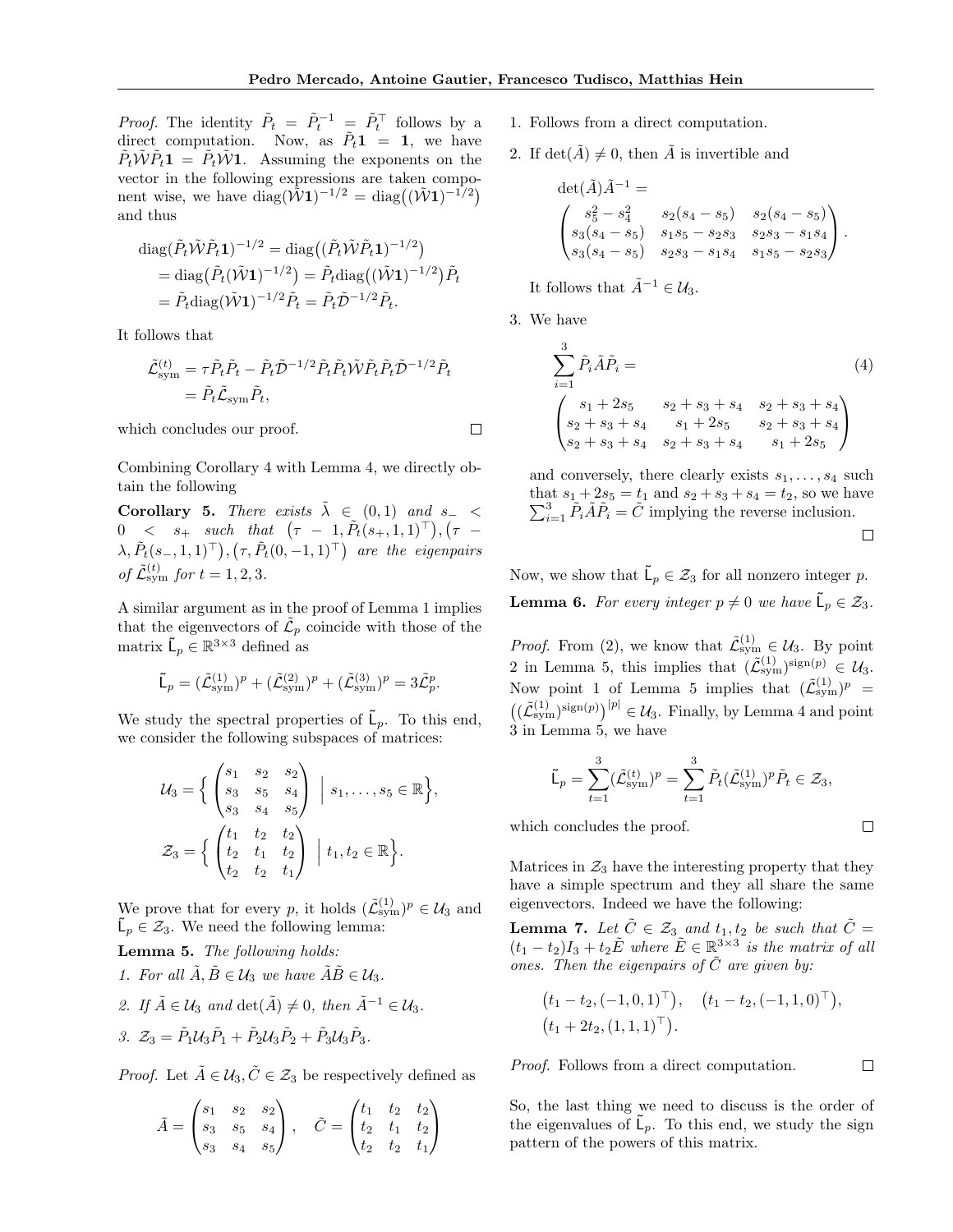**Lemma 8.** For every positive integer  $p > 0$  we have  $(\tilde{\mathcal{L}}_{\text{sym}}^p)_{i,j} \ <\ 0 \ <\ (\tilde{\mathcal{L}}_{\text{sym}}^p)_{i,i} \ <\ \tau^p\ \ \textit{for\ all}\ \ i,j\ =\ 1,2,3$ with  $i \neq j$ . For every negative integer  $p < 0$  we have  $(\tilde{\mathcal{L}}_{sym}^p)_{i,j} > 0$  for all  $i, j = 1, 2, 3$ .

*Proof.* First, assume that  $p > 0$  and let  $\tilde{S} = \tilde{\mathcal{D}}^{-1} \tilde{\mathcal{W}}$ . We have

$$
\tilde{\mathcal{L}}_{\text{sym}}^{p} = (\tau I_{3} - \tilde{\mathcal{D}}^{-1/2} \tilde{\mathcal{W}} \tilde{\mathcal{D}}^{-1/2})^{p}
$$
\n
$$
= \sum_{r=0}^{p} {p \choose r} \tau^{p-r} (-1)^{r} (\tilde{\mathcal{D}}^{-1/2} \tilde{\mathcal{W}} \tilde{\mathcal{D}}^{-1/2})^{r}
$$
\n
$$
= \tilde{\mathcal{D}}^{1/2} \Big( \sum_{r=0}^{p} {p \choose r} \tau^{p-r} (-1)^{r} (\tilde{\mathcal{D}}^{-1} \tilde{\mathcal{W}})^{r} \Big) \tilde{\mathcal{D}}^{-1/2}
$$
\n
$$
= \tilde{\mathcal{D}}^{1/2} (\tau I_{3} - \tilde{\mathcal{S}})^{p} \tilde{\mathcal{D}}^{-1/2}.
$$

As  $\tilde{\mathcal{D}}^{1/2}$  and  $\tilde{\mathcal{D}}^{-1/2}$  are diagonal with positive diagonal entries, the sign of the entries of  $\tilde{\mathcal{L}}_{sym}^p$  coincide with those of  $(\tau I_3 - \tilde{S})^p$ . Furthermore, we have  $(\tilde{\mathcal{L}}_{sym}^p)_{i,i} = ((\tau I_3 - \tilde{S})^p)_{i,i}$  for all i. Now the matrix  $\tilde{S}$ is row stochastic, that is  $\tilde{S}1 = 1$  and has the following form

$$
\tilde{S} = \begin{pmatrix} 1 - 2\hat{a} & \hat{a} & \hat{a} \\ 1 - 2\hat{b} & \hat{b} & \hat{b} \\ 1 - 2\hat{b} & \hat{b} & \hat{b} \end{pmatrix} \quad \hat{a} = \frac{\hat{\alpha}}{1 + 2\hat{\alpha}}, \quad \hat{b} = \frac{1}{2 + \hat{\alpha}}
$$

where  $\hat{\alpha} = p_{out}/p_{in} \in (0,1)$ . Let

$$
\gamma = (\hat{a} - \hat{b}) = \frac{p_{out}^2 - p_{in}^2}{(2p_{in} + p_{out})(2p_{out} + p_{in})} < 0,
$$
\n
$$
\mu = (1 - 2\hat{b}) = \frac{p_{in}}{2p_{out} + p_{in}} > 0
$$

For all positive integer  $p$ , we have

$$
(\tau I_3 - \tilde{S})^p = \frac{1}{2\gamma + 1} \begin{pmatrix} q_p & r_p & r_p \\ s_p & t_p & u_p \\ s_p & u_p & t_p \end{pmatrix}
$$

where  $q_p, r_p, s_p, t_p, u_p$  are given by

$$
q_p = \mu(\tau - 1)^p + 2\hat{a}(2\gamma + \tau)^p,
$$
  
\n
$$
r_p = \hat{a} [(\tau - 1)^p - (2\gamma + \tau)^p],
$$
  
\n
$$
s_p = \frac{\mu}{\hat{a}} r_p,
$$
  
\n
$$
t_p = \hat{a} [(\tau - 1)^p + \tau^p] + \frac{\mu}{2} [\tau^p + (2\gamma + \tau)^p],
$$
  
\n
$$
u_p = \hat{a} [(\tau - 1)^p - \tau^p] - \frac{\mu}{2} [\tau^p - (2\gamma + \tau)^p].
$$
\n(S)

Note that as  $p_{in} > p_{out} > 0$ , we have

$$
\delta = 2\gamma + 1 = 2(\hat{a} - \hat{b}) + 1 = 2\hat{a} + \mu
$$
  
= 
$$
\frac{5p_{in}p_{out} + 4p_{out}^2}{2p_{in}^2 + 5p_{in}p_{out} + 2p_{out}^2} \in (0, 1),
$$

Furthermore, as  $\tau \geq 1$  and  $\gamma < 0$ , we have  $\delta \leq (2\gamma +$  $\tau$   $<$   $\tau$ . It follows that

$$
0 < \mu(\tau - 1)^p + 2\hat{a}\delta^p \le q_p < \mu(\tau - 1)^p + 2\hat{a}\tau^p
$$
\n
$$
\le \delta\tau^p < \tau^p
$$
\n
$$
0 < \hat{a}\left[ (\tau - 1)^p + \tau^p \right] + \frac{\mu}{2} (\tau^p + \delta^p) \le t_p
$$
\n
$$
< 2\hat{a}\tau^p + \mu\tau^p = \delta\tau^p < \tau^p.
$$

Finally, we have

$$
r_p = \hat{a} \left[ (\tau - 1)^p - (\delta + (\tau - 1))^p \right] < 0, \quad s_p = \frac{\mu}{\hat{a}} r_p < 0.
$$

Now, suppose that  $p < 0$ , then we have  $\tau > 1$  and

$$
(\tau I_3 - \tilde{\mathcal{D}}^{-1/2} \tilde{\mathcal{W}} \tilde{\mathcal{D}}^{1/2})^{-1} = \sum_{k=0}^{\infty} (\tilde{\mathcal{D}}^{-1/2} \tilde{\mathcal{W}} \tilde{\mathcal{D}}^{1/2})^k.
$$

As  $\tilde{\mathcal{M}} = \tilde{\mathcal{D}}^{-1/2} \tilde{\mathcal{W}} \tilde{\mathcal{D}}^{1/2}$  is a matrix with strictly positive entries, this implies that  $\tilde{\mathcal{L}}_{sym}$  has positive entries as well. Furthermore, it also implies that  $\tilde{\mathcal{L}}_{\text{sym}}^p =$  $(\tilde{\mathcal{L}}_{sym}^{-1})^{|p|}$  is positive for every  $p < 0$ .  $\Box$ 

Observation 1. Numerical evidences strongly suggest that the formulas in (5) for the coefficients of  $(\tau I_3 \tilde{S})^p$  hold for any real  $p \in \mathbb{R} \setminus \{0\}.$ 

We can now use the above lemma to determine the ordering of the eigenvalues of  $\tilde{\mathsf{L}}_p$ .

**Lemma 9.** Let  $t_1, t_2 \in \mathbb{R}$  be such that it holds  $\tilde{\mathsf{L}}_p =$  $(t_1-t_2)I_3+t_2\tilde{E}$ . Furthermore, for any nonzero integer p, it holds  $0 < t_1 - t_2 < t_1 + 2t_2$  if  $p < 0$  and  $t_1 - t_2 >$  $t_1 + 2t_2$  otherwise.

*Proof.* If  $p < 0$ , then we must have  $\tau > 1$  for  $\tilde{\mathsf{L}}_p$  to be well defined. By Lemma 8,  $(\tilde{\mathcal{L}}_{sym}^{(1)})^p$  has strictly positive entries. Hence,  $\tilde{\mathsf{L}}_p = \sum_{t=1}^3 \tilde{P}_t(\tilde{\mathcal{L}}_{\text{sym}}^{(1)})^p \tilde{P}_t$  is also a matrix with positive entries. It follows that  $t_1 - t_2 >$ 0 and  $t_2 > 0$  so that  $0 < t_1 - t_2 < t_1 + 2t_2$ . Now assume that  $p > 0$ , Lemma 8 implies that  $(\tilde{\mathcal{L}}_{sym}^{(1)})^p$  with positive diagonal elements and negative off-diagonal. It follows from (4) that  $\tilde{\mathsf{L}}_p$  also has positive diagonal elements and negative off-diagonal. Hence, we have  $t_2 < 0 < t_1$  and thus  $t_1 - t_2 > t_1 + 2t_2$  which concludes the proof.  $\Box$ 

We have the following corollary on the spectral properties of the Laplacian p-mean.

**Corollary 6.** Let p be a nonzero integer and let  $\epsilon \geq 0$ if  $p > 0$  and  $\epsilon > 0$  if  $p < 0$ . Define

$$
\tilde{\mathcal{L}}_p = \Big(\frac{(\tilde{\mathcal{L}}_{\text{sym}}^{(1)})^p + (\tilde{\mathcal{L}}_{\text{sym}}^{(2)})^p + (\tilde{\mathcal{L}}_{\text{sym}}^{(3)})^p}{3}\Big)^{1/p},
$$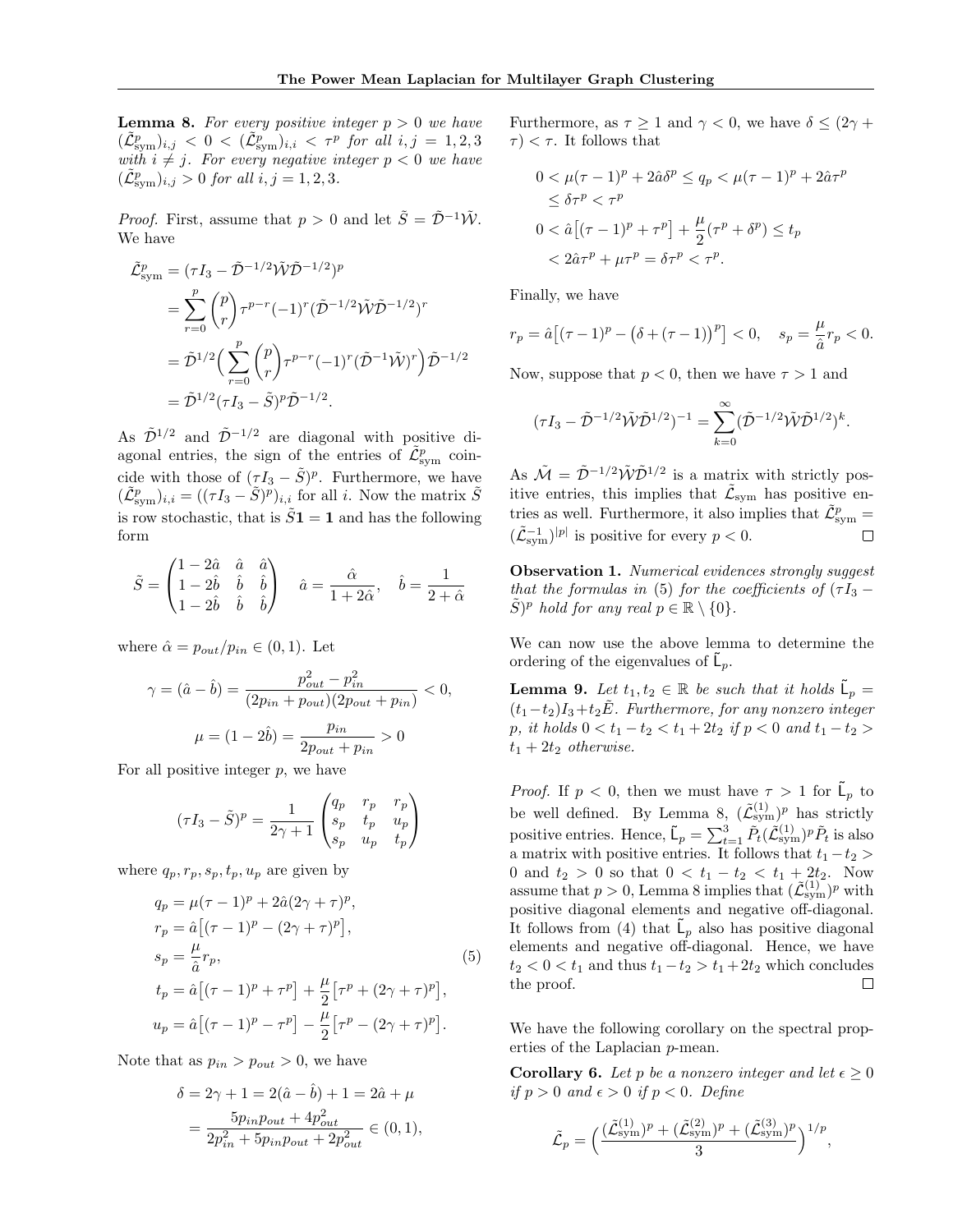then there exists  $0 \leq \tilde{\lambda}_1 < \tilde{\lambda}_2$  such that the eigenpairs of  $\tilde{\mathcal{L}}_p$  are given by

$$
(\tilde{\lambda}_1, (-1, 0, 1)^{\top}), \qquad (\tilde{\lambda}_1, (-1, 1, 0)^{\top}),
$$
  
 $(\tilde{\lambda}_2, (1, 1, 1)^{\top}).$ 

*Proof.* First, note that  $\tilde{\mathcal{L}}_p = \left(\frac{1}{3}\tilde{\mathsf{L}}_p\right)^{1/p}$  hence as they are positive semi-definite matrices,  $\tilde{\mathcal{L}}_p$  and  $\tilde{\mathsf{L}}_p$  share the same eigenvectors. Precisely, we have  $\tilde{\mathsf{L}}_p \mathbf{v} = \lambda \mathbf{v}$  if and only if  $\tilde{\mathcal{L}}_p \mathbf{v} = f(\lambda) \mathbf{v}$  where  $f(t) = (t/3)^{1/p}$ . Now, by Lemmas 6 and 7 we know all eigenvectors of  $\tilde{\mathsf{L}}_p$ and the corresponding eigenvalues are  $\theta_1 = t_1 - t_2$  and  $\theta_2 = t_1 + 2t_2$ . Finally, using Lemma 9 and the fact that f is increasing if  $p > 0$  and decreasing if  $p < 0$  we deduce the ordering of  $\tilde{\lambda}_i = f(\theta_i)$ . П

#### The case  $n > 1$ :

We now generalize the previous results to the case  $n > 1$ . To this end, we use mainly the properties of the Kronecker product ⊗ which we recall is defined for matrices  $A \in \mathbb{R}^{m_1 \times m_2}, B \in \mathbb{R}^{m_3 \times m_4}$  as the block matrix  $A \otimes B \in \mathbb{R}^{m_1 m_3 \times m_2 m_4}$  with  $m_1 m_2$  blocks of the form  $A_{i,j}B \in \mathbb{R}^{m_3 \times m_4}$  for all  $i, j$ . In particular, for  $n > 1$ , if E denotes the matrix of all ones in  $\mathbb{R}^{n \times n}$ , we have then  $\mathcal{W}^{(t)} = \tilde{\mathcal{W}}^{(t)} \otimes E$  for every  $t = 1, 2, 3$ . Furthermore, let us define  $\mathcal{W} = \tilde{\mathcal{W}} \otimes E$  and  $P_t = \tilde{P}_t \otimes I_n$ for  $t = 1, 2, 3$  so that  $W^{(t)} = P_t W P_t$  for  $t = 1, 2, 3$ . Finally, let  $\mathcal{L}_{\text{sym}} = \tau I_{3n} - \mathcal{D}^{-1/2} \mathcal{W} \mathcal{D}^{-1/2}$  where we recall that  $\tau = 1 + \epsilon$  and  $\mathcal{D} = \text{diag}(\mathcal{W}1)$ . The normalized Laplacians of W and  $\tilde{W}$  are related in the following lemma:

#### Lemma 10. It holds

$$
\mathcal{L}_{\text{sym}} = \tau I_{3n} - \left[\frac{1}{n}\tilde{\mathcal{D}}^{-1/2}\tilde{\mathcal{W}}\tilde{\mathcal{D}}^{-1/2}\right] \otimes E.
$$

*Proof.* First, note that  $\mathcal{D} = n\overline{\mathcal{D}} \otimes I_n$ , as  $(A_1 \otimes B_1)(A_2 \otimes I_n)$  $B_2$ ) =  $(A_1A_2 \otimes B_1B_2)$  for any compatible matrices  $A_1, A_2, B_1, B_2$ . We have

$$
\mathcal{D}^{-1/2}\mathcal{W}\mathcal{D}^{-1/2} = \frac{(\tilde{\mathcal{D}}^{-1/2} \otimes I_n)(\tilde{\mathcal{W}} \otimes E)(\tilde{\mathcal{D}}^{-1/2} \otimes I_n)}{n}
$$
  
=  $\frac{1}{n}\tilde{\mathcal{D}}^{-1/2}\tilde{\mathcal{W}}\tilde{\mathcal{D}}^{-1/2} \otimes E$ ,

which concludes the proof.

In order to study the eigenpairs of  $\mathcal{L}_{sym}$ , we combine Lemma 4 with the following theorem from [2] which implies that eigenpairs of Kronecker products are Kronecker products of the eigenpairs:

**Theorem 4** (Theorem 4.2.12, [2]). Let  $A \in \mathbb{R}^{m \times m}$ and  $B \in \mathbb{R}^{n \times n}$ . Let  $(\lambda, x)$  and  $(\mu, y)$  be eigenpairs of A and B respectively. Then  $(\lambda \mu, x \otimes y)$  is an eigenpair of  $A \otimes B$ .

Indeed, the above theorem implies that the eigenpairs of  $\mathcal{D}^{-1/2}\mathcal{W}\mathcal{D}^{-1/2}$  are Kronecker products of the eigenpairs of  $\tilde{\mathcal{D}}^{-1/2}\tilde{\mathcal{W}}\tilde{\mathcal{D}}^{-1/2}$  and E. As we already know those of  $\tilde{\mathcal{D}}^{-1/2} \tilde{\mathcal{W}} \tilde{\mathcal{D}}^{-1/2}$ , we briefly describe those of E:

**Lemma 11.** Let  $E \in \mathbb{R}^{n \times n}$ ,  $n \geq 2$  be the matrix of all ones, then the eigenpairs of E are given by  $(n, 1)$ and  $(0, \mathbf{v}_1), \ldots, (0, \mathbf{v}_{n-1})$  where  $\mathbf{v}_k \in \mathbb{R}^n$  is given as

$$
(\mathbf{v}_k)_j = \begin{cases} 1 & \text{if } j \le k, \\ -k & \text{if } j = k+1, \\ 0 & \text{otherwise.} \end{cases}
$$
 (6)

*Proof.* As  $E = \mathbf{11}^\top$ , it is clear that  $(n, 1)$  is an eigenpair of E. Now, for every i we have  $E_{\mathbf{V}_i} = (\mathbf{1}^\top v_i) \mathbf{1}$ and  $\mathbf{1}^\top \mathbf{v}_i = i - i = 0$ .  $\Box$ 

We can now describe the spectral properties of  $\mathcal{L}^{(t)}_{sym}$ for  $t = 1, 2, 3$ .

**Lemma 12.** There exists  $\lambda \in (0,1)$  and  $s_-\leq 0$  $s_{+}$  < 1 such that, for  $t = 1, 2, 3$ , the eigenpairs of  $\tilde{\mathcal{L}}^{(t)}_{\text{sym}}$  are given by

$$
(\tau-1, P_t(s_+,1,1)^\top \otimes \mathbf{1}), (\tau-\lambda, P_t(s_-,1,1)^\top \otimes \mathbf{1}),
$$
  
\n
$$
(\tau, P_t(0,-1,1)^\top \otimes \mathbf{1}), (\tau, P_t(s_+,1,1)^\top \otimes \mathbf{v}_k),
$$
  
\n
$$
(\tau, P_t(s_-,1,1)^\top \otimes \mathbf{v}_k), (\tau, P_t(0,-1,1)^\top \otimes \mathbf{v}_k),
$$

for  $k = 1, \ldots, n - 1$ , where  $\mathbf{v}_k$  is defined as in (6).

*Proof.* Follows from Lemmas 3, 11 and Theorem 4.  $\Box$ 

Similarly to the case  $n = 1$ , let us consider  $\mathsf{L}_n \in$  $\mathbb{R}^{3n\times 3n}$  defined as

$$
\mathsf{L}_p = (\mathcal{L}_{sym}^{(1)})^p + (\mathcal{L}_{sym}^{(2)})^p + (\mathcal{L}_{sym}^{(3)})^p = 3\mathcal{L}_p^p.
$$

Again, we note that the eigenvectors of  $\mathsf{L}_p$  and  $3\mathcal{L}_p^p$  are the same. Now, let us consider the sets  $\mathcal{U}_{3n} \subset \mathbb{R}^{3n \times 3n}$ and  $\mathcal{Z}_{3n} \subset \mathbb{R}^{3n \times 3n}$  defined as

$$
\mathcal{U}_{3n} = \{ s_0 I_{3n} - \tilde{A} \otimes E \mid \tilde{A} \in \mathcal{U}_3, s_0 \in \mathbb{R} \},
$$
  

$$
\mathcal{Z}_{3n} = \{ t_0 I_{3n} - \tilde{C} \otimes E \mid \tilde{C} \in \mathcal{Z}_3, s_0 \in \mathbb{R} \}.
$$

Note that, as  $s_0I_3+U_3=U_3$  and  $s_0I_3+\mathcal{Z}_3=\mathcal{Z}_3$  for all  $s_0 \in \mathbb{R}$ , the definitions of  $\mathcal{U}_{3n}$  and  $\mathcal{Z}_{3n}$  reduce to that of  $\mathcal{U}_3$  and  $\mathcal{Z}_3$  when  $n = 1$ . We prove that  $\mathsf{L}_p \in \mathcal{Z}_{3n}$  for all nonzero integer p. To this end, we first prove the following lemma which generalizes Lemma 5.

Lemma 13. The following holds:

 $\Box$ 

- 1.  $U_{3n}$  is closed under multiplication, i.e. for all  $A, B \in \mathcal{U}_{3n}$  we have  $AB \in \mathcal{U}_{3n}$ .
- 2. If  $A \in \mathcal{U}_{3n}$  satisfies  $\det(A) \neq 0$ , then  $A^{-1} \in \mathcal{U}_{3n}$ .
- 3.  $\mathcal{Z}_3 = P_1 \mathcal{U}_{3n} P_1 + P_2 \mathcal{U}_{3n} P_2 + P_3 \mathcal{U}_{3n} P_3$ .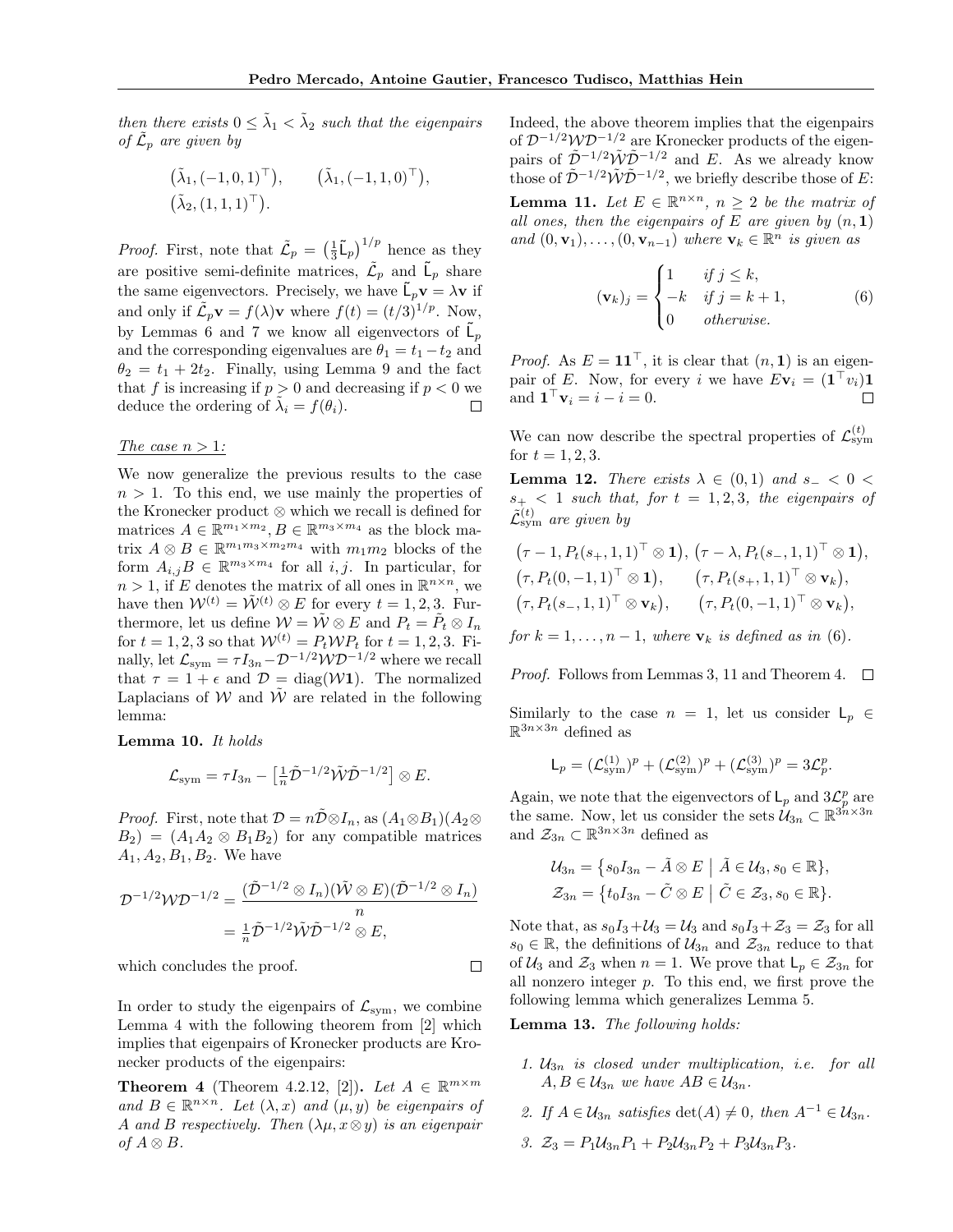*Proof.* Let  $A, B \in \mathcal{U}_{3n}, C \in \mathcal{Z}_{3n}$  and  $s_0, r_0, t_0 \in \mathbb{R}$ ,  $\tilde{A}, \tilde{B} \in \mathcal{U}_3, \tilde{C} \in \mathcal{Z}_3$  such that  $A = s_0 I_{3n} - \tilde{A} \otimes E$ ,  $B = r_0I_{3n} - \tilde{B} \otimes E$  and  $C = t_0I_{3n} - \tilde{C} \otimes E$ .

1. We have

$$
AB = s_0 r_0 I_{3n} + (n\tilde{A}\tilde{B} - s_0 \tilde{B} - r_0 \tilde{A}) \otimes E
$$

As  $\tilde{A}\tilde{B} \in \mathcal{U}_3$  by Lemma 5, (1), we have  $(n\tilde{A}\tilde{B} - )$  $s_0\tilde{B}-r_0\tilde{A}\in\mathcal{U}_3$  and so  $AB\in\mathcal{U}_{3n}$ .

2. First note that as A is invertible, it holds  $s_0 \neq 0$ . Furthermore, using von Neumann series, we have

$$
(s_0I_{3n} - \tilde{A} \otimes E)^{-1} = \sum_{k=0}^{\infty} s_0^{k-1} (\tilde{A} \otimes E)^k
$$
  
= 
$$
\sum_{k=0}^{\infty} s_0^{k-1} n^k (\tilde{A}^k \otimes E).
$$

As  $\tilde{A}^k \in \mathcal{U}_3$  for all k by Lemma 5, (1) we have that  $S_{\nu} = \sum_{k=0}^{\nu} s_0^{k-1} n k(\tilde{A}^k \otimes E) \in \mathcal{U}_{3n}$  for all  $\nu =$  $0, 1, \ldots$  As  $\lim_{\nu \to \infty} S_{\nu} = A^{-1}$  and  $\mathcal{U}_{3n}$  is closed, it follows that  $A^{-1} \in \mathcal{U}_{3n}$ .

3. Note that for  $i = 1, 2, 3$  it holds

$$
P_i A P_i = s_0 I_{3n} - (\tilde{P}_i \tilde{A} \tilde{P}_i \otimes E).
$$

Hence, we have

$$
\sum_{i=1}^3 P_i A P_i = 3s_0 I_{3n} - \left(\sum_{i=1}^3 \tilde{P}_i \tilde{A} \tilde{P}_i\right) \otimes E.
$$

We know from Lemma 5, (3) that  $\sum_{i=1}^{3} \tilde{P}_i \tilde{A} \tilde{P}_i \in$  $\mathcal{U}_3$  and thus  $\sum_{i=1}^3 \tilde{P}_i \tilde{A} \tilde{P}_i \in \mathcal{Z}_3$ . Finally, note that by choosing the coefficients in  $A$  in the same way as in the proof of Lemma 5, (3), we have  $A = C$ with  $s_0 = t_0$ . This concludes the proof.

 $\Box$ 

We can now prove that  $L_p \in \mathcal{Z}_{3n}$ .

Lemma 14. For every nonzero integer p, we have  $L_p \in \mathcal{Z}_{3n}$ .

*Proof.* As  $\mathcal{L}_{sym} = \mathcal{L}_{sym}^{(1)} \in \mathcal{U}_{3n}$ , we have  $\mathcal{L}_{sym}^p \in \mathcal{U}_{3n}$ by Lemma 13, (1) and (2). We prove that  $L_p =$  $\sum_{t=1}^{3} P_t \mathcal{L}_{sym}^p P_t$ . To this end, note that, with the convention that powers on vectors are considered component wise, for  $t = 1, 2, 3$ , we have

$$
diag(P_t \mathcal{W} P_t \mathbf{1})^{1/2} = diag(P_t(\mathcal{W} \mathbf{1})^{-1/2})
$$
  
=  $P_t diag((\mathcal{W} \mathbf{1})^{-1/2}) P_t = P_t \mathcal{D} P_t.$ 

Furthermore,

diag
$$
(P_t \mathcal{W} P_t \mathbf{1})^{-1/2} P_t \mathcal{W} P_t \text{diag}(P_t \mathcal{W} P_t \mathbf{1})^{-1/2}
$$
  
=  $P_t \mathcal{D}^{-1/2} P_t^2 \mathcal{W} P_t^2 \mathcal{D}^{-1/2} P_t = P_t \mathcal{D}^{-1/2} \mathcal{W} \mathcal{D}^{-1/2} P_t.$ 

This implies that  $\mathcal{L}_{sym}^{(t)} = P_t \mathcal{L}_{sym} P_t$  for  $t = 1, 2, 3$  and thus we obtain the desired expression for  $L_p$ . Lemma 13, (3) finally imply that  $L_p \in \mathcal{Z}_{3n}$ . П

We combine Theorem 4 and Lemmas 7, 11 to obtain the following:

**Lemma 15.** Let  $C \in \mathcal{Z}_{3n}$  and  $t_0, t_1, t_2$  such that  $C =$  $t_0I_{3n} - ((t_1 - t_2)I_3 + t_2E) \otimes E$ . Then, the eigenpairs of C are given by

$$
(t_0 - n(t_1 - t_2), (-1, 0, 1)^{\top} \otimes 1),
$$
  
\n
$$
(t_0 - n(t_1 - t_2), (-1, 1, 0)^{\top} \otimes 1),
$$
  
\n
$$
(t_0 - n(t_1 + 2t_2), (1, 1, 1)^{\top} \otimes 1).
$$

and, with  $\mathbf{v}_i$  defined as in (6),

$$
(t_0, (-1, 0, 1)^{\top} \otimes \mathbf{v}_i),
$$
  $(t_0, (-1, 1, 0)^{\top} \otimes \mathbf{v}_i),$   
 $(t_0, (1, 1, 1)^{\top} \otimes \mathbf{v}_i),$   $i = 1, ..., n - 1.$ 

Similar to Lemma 9, we have following lemma for deciding the order of the eigenvectors of  $\mathsf{L}_p$ .

**Lemma 16.** For every positive  $p > 0$  we have  $(\mathcal{L}^p_{sym})_{i,j} < 0 < (\mathcal{L}^p_{sym})_{i,i} < \tau^p$  for all  $i, j = 1, \ldots, 3n$ with  $i \neq j$ . For every negative  $p < 0$  we have  $(\mathcal{L}^p_{sym})_{i,j} > 0$  for all  $i, j = 1, \ldots, 3n$ .

*Proof.* Let  $\mathcal{M} = \mathcal{D}^{-1/2} \mathcal{W} \mathcal{D}^{-1/2}$ , then by Lemma 10, we have  $\mathcal{M} = \frac{1}{n}(\tilde{\mathcal{M}} \otimes E)$ . Now, for  $p > 0$ , it holds:

$$
\mathcal{L}_{sym}^p = \tau^p I_{3n} + \sum_{k=1}^p {p \choose k} \tau^{p-k} (-1)^k n^{-k} (\tilde{\mathcal{M}}^k \otimes E^k)
$$

$$
= \tau^p I_{3n} + \left( \sum_{k=1}^p {p \choose k} \tau^{p-k} (-1)^k \tilde{\mathcal{M}}^k \right) \otimes E
$$

$$
= \tau^p I_{3n} + (\tilde{\mathcal{L}}_{sym}^p - \tau^p I_3) \otimes E. \tag{7}
$$

By Lemma 8, we know that  $(\tilde{\mathcal{L}}_{sym}^p)_{i,j} < 0$  if  $i \neq j$ and  $(\tilde{\mathcal{L}}_{sym}^p)_{i,i} - \tau^p < 0$  for all i. Hence, the matrix  $\tilde{Q} = \tilde{\mathcal{L}}_{sym}^p - \tau^p I_3$  has strictly negative entries. Thus, all the off-diagonal elements of  $\mathcal{L}_{sym}^p$  are strictly negative. Finally, note that

$$
(\mathcal{L}^p_{\text{sym}})_{i,i} = \tau^p + (\tilde{\mathcal{L}}^p_{\text{sym}} \otimes E)_{i,i} - \tau^p = (\tilde{\mathcal{L}}^p_{\text{sym}} \otimes E)_{i,i} > 0.
$$

This concludes the proof for the case  $p > 0$ . The case  $p < 0$  can be proved in the same way as for the case  $n = 1$  (see Lemma 8).  $\Box$